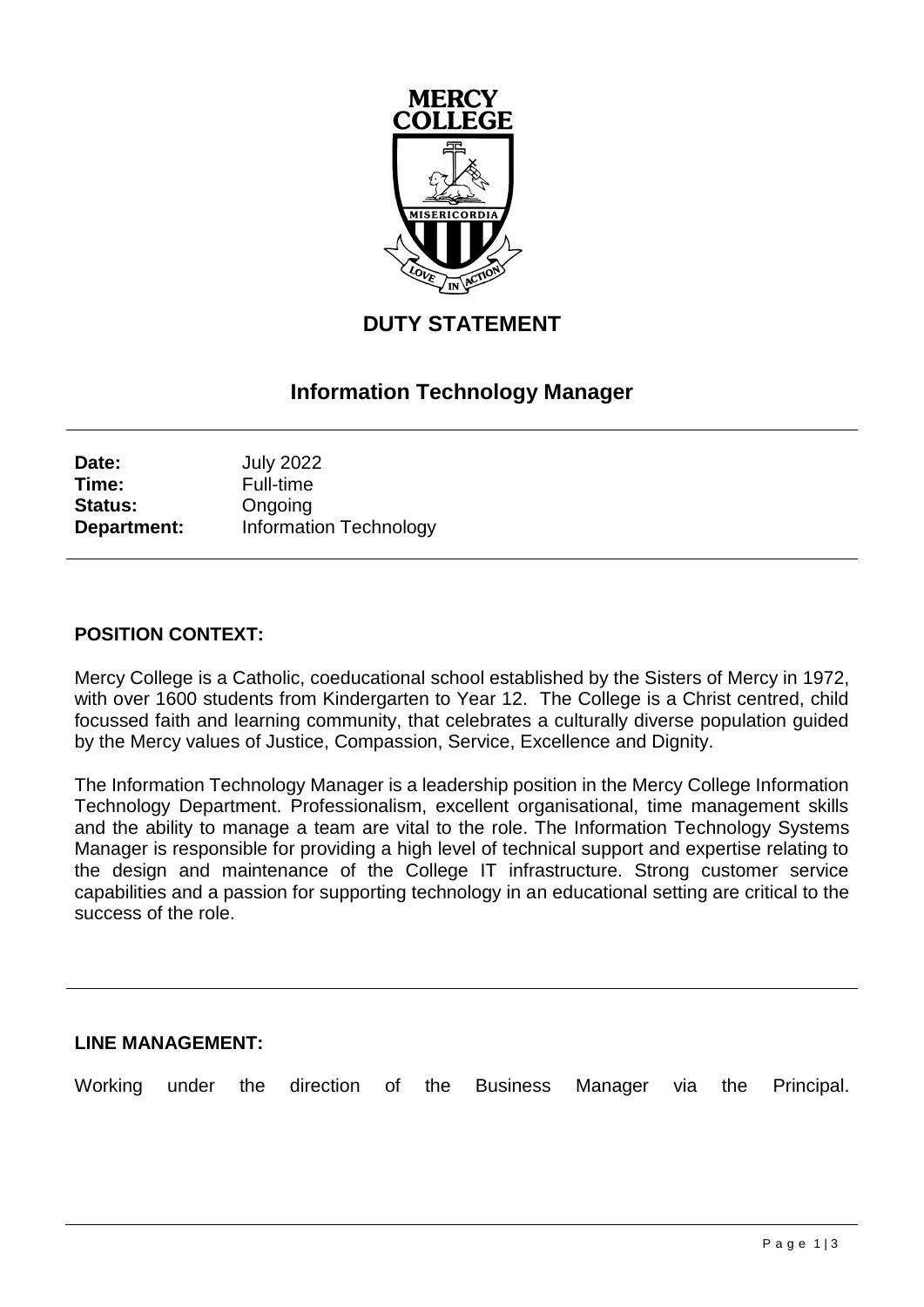## **GENERAL DUTIES AND RESPONSIBILITIES:**

The primary responsibility of the Information Technology Manager is to provide leadership and support in the following areas:

### **Leadership and Management**

- Leadership and management of the ICT Team;
- Collaborate with the Senior Leadership Team to develop and implement a College Information Technology Strategic Plan;
- Contribute to the College capital development projects in recommending appropriate technologies and infrastructure;
- Manage the College ICT budget including liaison with all staff and preparation of budget submissions for operating and capital expenditure;
- Liaise with the Business Manager in the necessary acquisition, monitoring and evaluation of information technology equipment and resources;
- Contribute to the College Advisory Council ICT Sub-committee.

#### **Project Management**

- Provide technical support and expertise in the management of future projects as they relate to organisational requirements;
- Office 365 application related tasks including training and development of staff (Teams, Sharepoint, OneNote).

#### **Network Management**

- Virtualised Infrastructure Management;
- Microsoft Windows Server Infrastructure (Design/Management/Deployment/ Maintenance);
- Microsoft Windows Desktop Environment (Design/Management/Deployment/Maintenance);
- Develop, test and implement SOE environments ensuring all software is current and appropriate licenses are in place;
- Perform updates to SOE image where necessary and coordinate implementation;
- Management of server infrastructure for backup;
- Manage camera installation and liaise with the Property Services Manager in regard to technical security issues as and when required;
- Manage and monitor data storage requirements include user storage quotas;
- Implement and manage monitoring solutions for IT infrastructure to enable a proactive approach to issues that arise.

#### **Operational duties**

- Manage and delegate support requests/helpdesk requirements for staff and students, troubleshooting solutions as required in and out of the classroom;
- Interface with CEWA as the Mercy College technical representative in regard to system requirements, in addition to creating and managing CEWA IT Helpdesk tickets;
- Manage CEWA user accounts;
- Oversee relationships and liaise with third party contractors/software vendors including diagnosis of complex issues relating to software platforms;
- Develop and implement documented procedures;
- Other duties as required by the Principal.